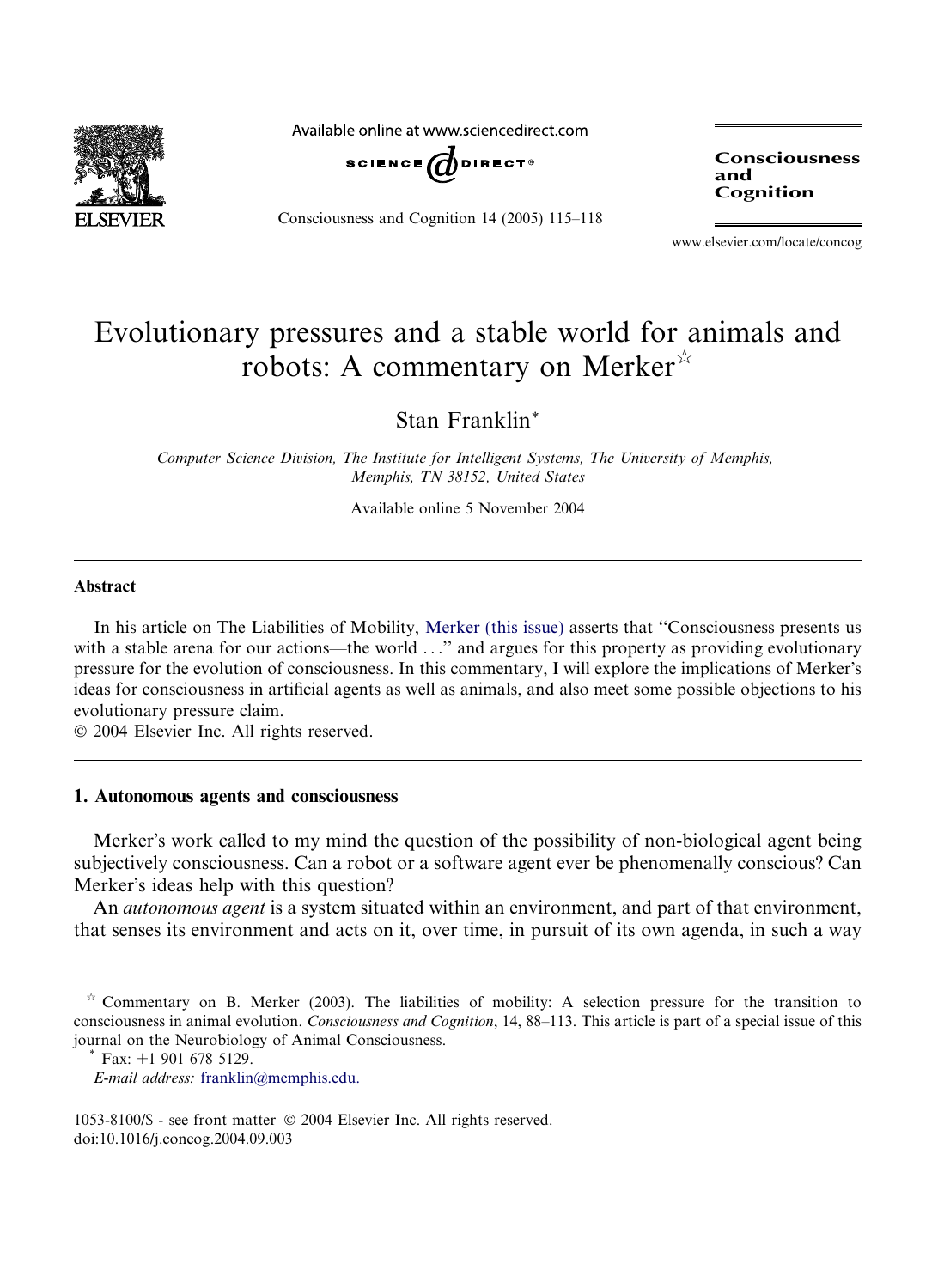that its actions may affect its future sensing ([Franklin & Graesser, 1997\)](#page-3-0). In addition to biological agents, including almost all animals, autonomous agents may be artificial. Among these are computer viruses, software agents and robots. Here well be primarily concerned with the latter two.

Any autonomous agent must continually answer the question ''What do I do next?'' (See Chapter 16 of my Artificial Minds on the action selection paradigm [\(Franklin, 1995](#page-3-0)).) Thus any animal that moves must continually select actions appropriate to its current environment. We conjecture that we humans complete a *cognitive cycle* to select such an action five to ten times during every second ([Baars & Franklin, 2003\)](#page-3-0)!

For an action to be appropriate, that is, life sustaining, its choice must be based on an accurate assessment of the current state of the environment. That is what senses are for. They support such assessments.

Now, consider any autonomous agent, be it animal or robot, that moves in space and has spatially sensitive sense organs attached to its body. By spatially sensitive, I mean that movement of the sense organ produces apparent movement at the surface of the sense organ, independently of any change in the animal's environment. Using one of Merker's examples, when I move my eye, the image on its retina changes rapidly regardless of what is happening in the environment. To make accurate assessments of the environment in the service of action selection, any such agent must be able to distinguish actual movements in its environment from apparent movements produced by it own movement of its sense organs.

Every autonomous, mobile robot, such as the Sony Aibo, will surely require spatially sensitive sense organs for moving appropriately in the world. Suppose, we build in mechanisms to shield the robot's action selection from apparent motion self-produced by its own movement of its sense organs. Such shielding mechanisms might conceivably be based on any of several different principles. One such principle would be to have such mechanisms allow the robot to construct its own individual, unified, coherent and stable world, as Merker argues that consciousness does for some animals. Might such a robot be subjectively conscious? It would seem at least possible. Can such mechanisms be designed? That is an empirical question for robot designers. Note how Merker's work gives direction to robot designers attempting to produce conscious robots.

Let us turn to the other principal type of artificial autonomous agent, the software agent. Such software agents typically ''live'' on operating systems within computer systems. One such system, IDA (Intelligent Distribution Agent) is an autonomous software agent developed for personnel work for the US Navy ([Franklin, Kelemen, & McCauley, 1998\)](#page-3-0) and used for cognitive modeling [\(Franklin, 2001](#page-3-0)). IDA's single sense modality recognizes ascii characters arising from email messages, operator system messages, or data base queries. This single sense supports IDA's action selection, which allows her to negotiate with sailors about new jobs in unstructured English. IDA can also deliberate and make volitional decisions [\(Franklin, 2000\)](#page-3-0).

The IDA architecture implements Baars' [Global Workspace Theory of consciousness \(1988\),](#page-3-0) and IDA is functionally conscious in that sense. Is she subjectively conscious? I have never thought so, but, until now, had no convincing argument against such a possibility ([Franklin, 2003\)](#page-3-0).<sup>1</sup> Merker's work allows one to argue that IDA is not subjectively consciousness because she does not move her single sense organ through space. The problem of apparent sensory change due to

<sup>&</sup>lt;sup>1</sup> Philosopher David Chalmers ([Chalmers, 1996\)](#page-3-0) once suggested that I seek such arguments by claiming subjective consciousness for IDA, and challenging others to prove that she was not (personal communication).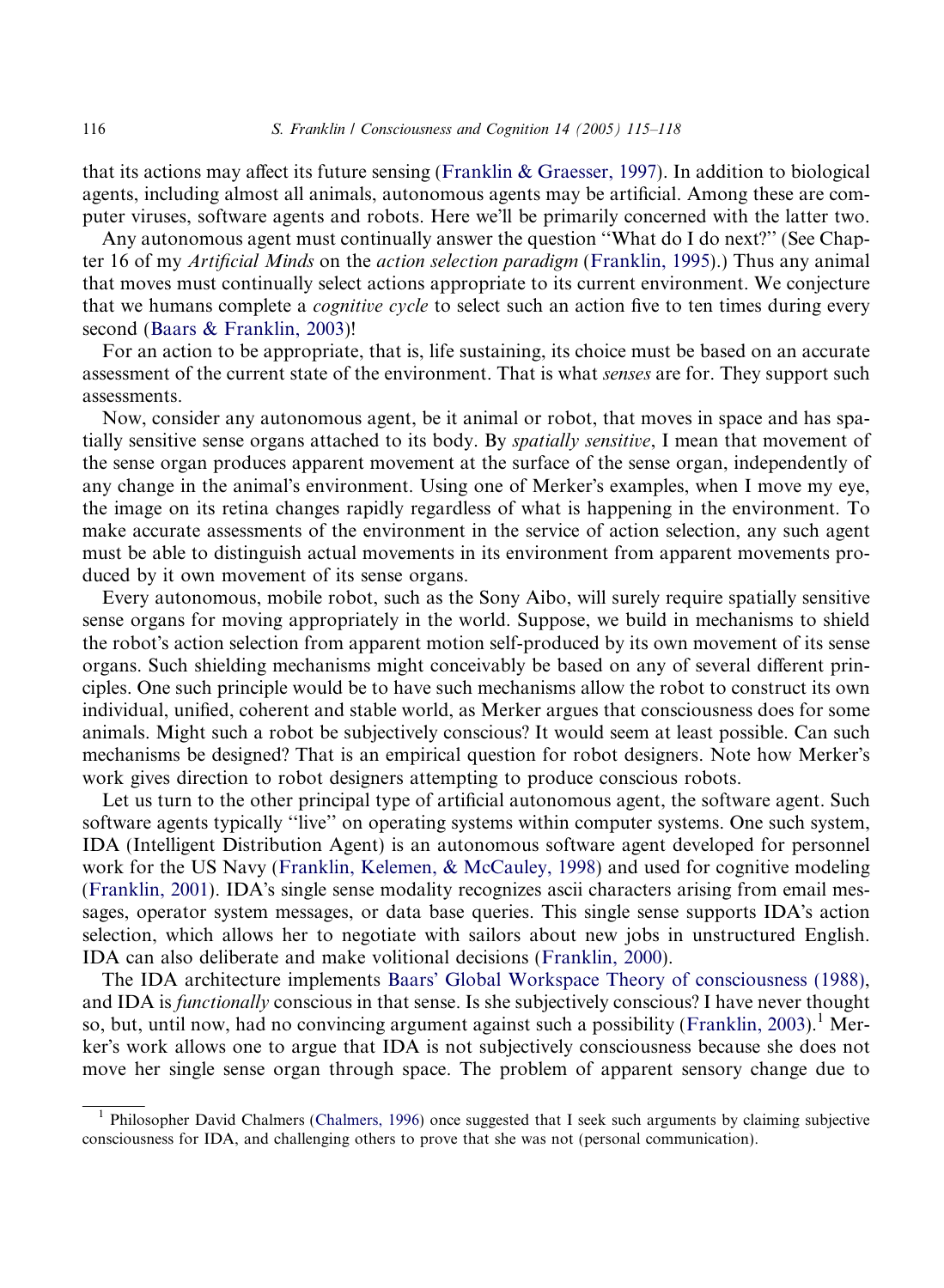bodily motion does not exist for her, though the necessity for continual action selection based on sensory data certainly does. (The idea of the cognitive cycle mentioned above originated from developing IDA.) Thus, IDA would have no need for subjective consciousness to correct for apparent motion. But, might she need it for other reasons.

This brings us to the issue of the functions of consciousness. Baars' A Cognitive Theory of Consciousness, Table 10.1 lists nine different tasks for consciousness (1988). Merker's task of shielding from the effects of apparent motion is not among them. However, you will find, implicitly, several other obviously critical tasks. Let me list a few of them in my own words.

- 1. Consciousness allows us to interact appropriately with our world via consciously mediated actions. I can navigate around the room without bumping into furniture. I can find the refrigerator door handle in order to open it. Many of the actions involved in these activities require conscious mediation.
- 2. Consciousness allows us to watch for unpredictable dangers. I need consciousness to see a truck bearing down on me as I step into the street.
- 3. Consciousness enables us to take advantage of unpredictable opportunities. While walking to a restaurant for lunch, I notice a mailbox and take the opportunity to mail the letter in my pocket.

Would one need subjective consciousness for such tasks, or would functional consciousness do? I think functional consciousness would suffice. However, subjective consciousness is one implementation of functional consciousness. That is, having subjective consciousness build for us a continuing unified, stable, coherent world as an arena for our actions enables the three tasks listed above. (IDA seems to provide an example of functional, but not subjective, consciousness.) Hence the three tasks listed above might also provide evolutionary pressure for subjective consciousness. Merker's evolutionary hypothesis is not the only one, nor does he claim it to be.

Several important philosophical questions arise concerning Merker's claims, and should be addressed. We conclude by posing and suggesting answers for them.

Would not it be possible, at least in principle, for an animal or a robot to produce a stable worldmodel without resorting to subjective consciousness? It would certainly seem possible in principle to me.

Would not it be possible to produce such a stable world-model using computational mechanisms without subjective consciousness? Again, this seems possible in principle to me.

Selection for a stable world-model seems reasonable, but why selection for subjective consciousness? My introspection tells me that my subjective consciousness provides just such a worldmodel. (I suspect the reader's introspection tells him or her the same.) My consciousness evolved somehow. Since it provides such a stable world-model, that would seem to be one likely evolutionary pressure. The other tasks of consciousness discussed above might well provide additional pressure.

Even if consciousness comes biologically with this world-model, it is hard to see why it is not just a byproduct, given that we can explain the behavior purely in terms of the computational mechanisms. If subjective consciousness is just a byproduct, we must address what produces such a byproduct. Some mechanism must be responsible, if it is in fact different from the mechanism